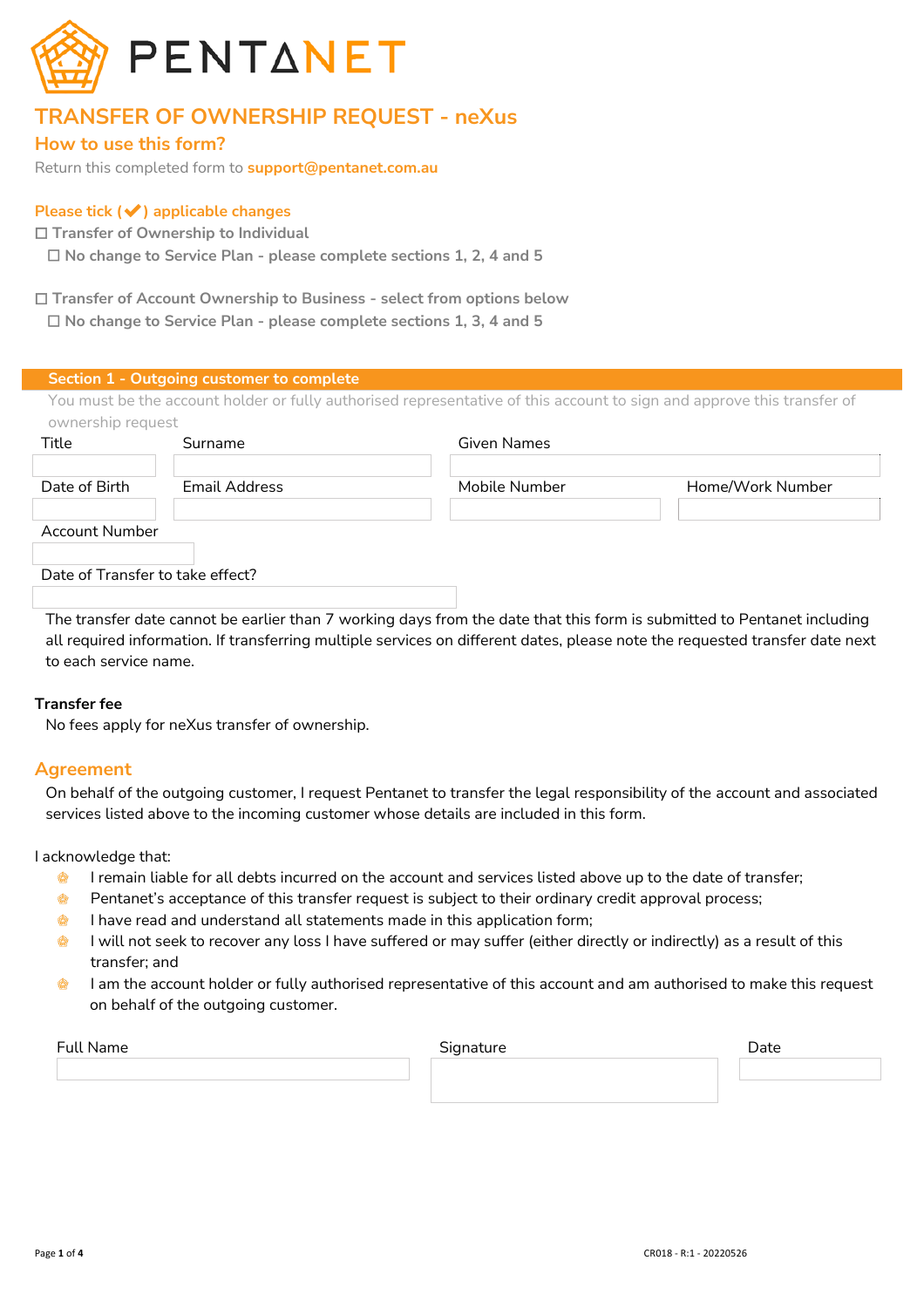| Surname |                                                                                  | Given Names |                                                                                                                                |
|---------|----------------------------------------------------------------------------------|-------------|--------------------------------------------------------------------------------------------------------------------------------|
|         | $\Box$ Yes - Please provide account number<br>$\Box$ No - Complete below details |             | Section 2 - Incoming customer to complete (Individual)<br>Do you have an existing Pentanet account we can use to identify you? |

| <b>Residential Address</b>                                                       |               | Suburb           | Postcode      |
|----------------------------------------------------------------------------------|---------------|------------------|---------------|
|                                                                                  |               |                  |               |
| Mailing Address - Same as above $\Box$ (Please tick $(\vee)$ ) if same as above) |               | Suburb           | Postcode      |
|                                                                                  |               |                  |               |
| Email Address                                                                    | Mobile Number | Home/Work Number | Date of Birth |
|                                                                                  |               |                  |               |

#### **Credit Assessment**

In order to provide you with a service, we are required to perform a credit assessment. To facilitate this, we will share your information with a credit reporting body to obtain credit reporting information. Our credit assessment is conducted in accordance with our Privacy & Credit Reporting Policy. Please provide a copy of your photo ID, accepted forms include:

- Ó Australian Driver's Licence
- $\qquad \qquad \text{ } \qquad \qquad \blacksquare$ Passport
- Photo Card  $\mathbb{R}$

#### □ My photo ID is attached

What is the main source of income you will rely on in order to pay for your Pentanet service?

| $\Box$ Employment (please specify)         |                                                                                  |                 |  |  |
|--------------------------------------------|----------------------------------------------------------------------------------|-----------------|--|--|
| $\Box$ Permanent Full-Time                 | □ Centrelink Pension (Aged, Veteran's, Disability Support)                       |                 |  |  |
| $\Box$ Permanent Part-Time                 | $\Box$ Superannuation/Annuities                                                  |                 |  |  |
| $\Box$ Casual Full-Time                    | $\Box$ Investments (Interest, Dividends, Rent, Capital Gains)                    |                 |  |  |
| $\Box$ Casual Part-Time                    | $\Box$ Centrelink Benefits/Allowance (Austudy, Newstart, Carer, Youth Allowance) |                 |  |  |
| $\Box$ Other (please specify)              |                                                                                  |                 |  |  |
| What are your current living arrangements? |                                                                                  |                 |  |  |
| $\Box$ Owner                               | $\Box$ Renting through Real Estate                                               | $\Box$ Boarding |  |  |
| $\Box$ Living with family                  | $\Box$ Renting Privately                                                         |                 |  |  |

#### **Authorised Representative (OPTIONAL)**

If you wish to appoint an Authorised Representative to deal with Pentanet Ltd on your behalf, please complete the section below. Please note, when you appoint an Authorised Representative you are giving the person you appoint the authority to deal with us on your behalf as your agent. This means that the Authorised Representative has the power to act and access information as if they were you. This includes making complaints, changing account details or cancelling a service. If you wish, you can specify limitations of your Authorised Representative's rights. This appointment continues until you revoke it in writing.

| Title               | Surname | Given Names   |                  |          |
|---------------------|---------|---------------|------------------|----------|
| Residential Address |         |               | Suburb           | Postcode |
| Email Address       |         | Mobile Number | Home/Work Number |          |
|                     |         |               |                  |          |

Limitations of the Authorised Representative's rights (specify anything that your Authorised Representative should not be allowed to do on your behalf. If left blank, the Authorised Representative has the power to act as if they are you):

| $\Box$ Perform Billing Actions | □ Cancel Account/Service | $\Box$ Make Purchases |
|--------------------------------|--------------------------|-----------------------|
|--------------------------------|--------------------------|-----------------------|

- ☐ Perform Support Actions ☐ Make a Complaint
	-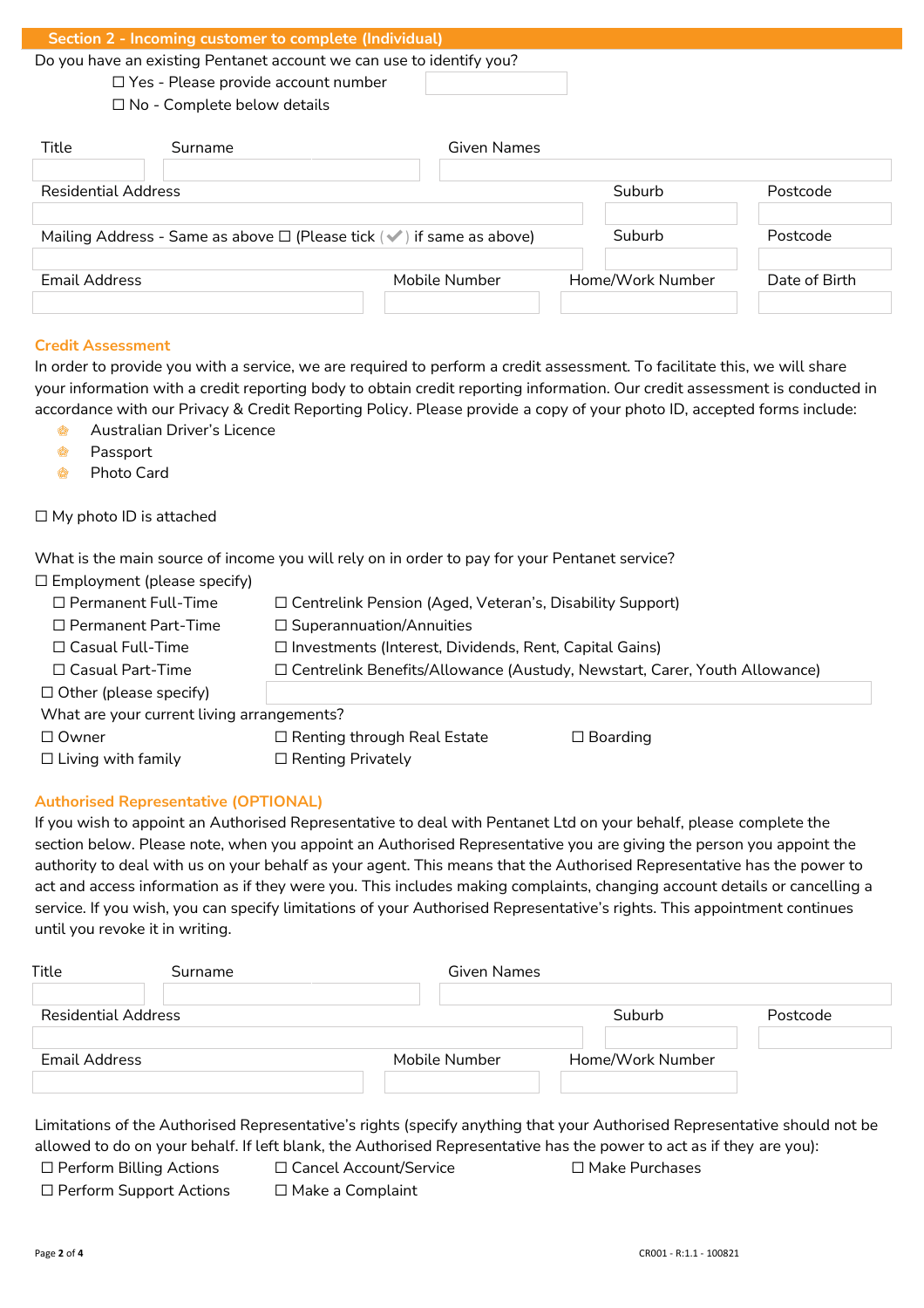|                                 | Section 3 - Incoming customer to complete (Business)                                          |                    |                  |               |
|---------------------------------|-----------------------------------------------------------------------------------------------|--------------------|------------------|---------------|
|                                 | Do you have an existing Pentanet account we can use to identify you?                          |                    |                  |               |
|                                 | □ Yes - Please provide account number                                                         |                    |                  |               |
|                                 | $\Box$ No - Complete below details                                                            |                    |                  |               |
|                                 |                                                                                               |                    |                  |               |
| <b>Business Name</b>            |                                                                                               | ABN/ACN            |                  |               |
|                                 |                                                                                               |                    |                  |               |
| <b>Physical Address</b>         |                                                                                               |                    | Suburb           | Postcode      |
|                                 | Mailing Address - Same as above $\Box$ (Please tick $(\blacktriangleright)$ if same as above) |                    | Suburb           | Postcode      |
|                                 |                                                                                               |                    |                  |               |
| <b>Primary Contact</b>          |                                                                                               |                    |                  |               |
| Title                           | Surname                                                                                       | <b>Given Names</b> |                  |               |
|                                 |                                                                                               |                    |                  |               |
| <b>Residential Address</b>      |                                                                                               |                    | Suburb           | Postcode      |
|                                 |                                                                                               |                    |                  |               |
| <b>Email Address</b>            |                                                                                               | Mobile Number      | Home/Work Number | Date of Birth |
|                                 |                                                                                               |                    |                  |               |
| <b>Accounts Payable Details</b> |                                                                                               |                    |                  |               |
| Title                           | Surname                                                                                       | <b>Given Names</b> |                  |               |
|                                 |                                                                                               |                    |                  |               |
| <b>Email Address</b>            |                                                                                               | <b>Work Number</b> |                  |               |
|                                 |                                                                                               |                    |                  |               |

#### **Credit Assessment**

In order to provide you with a service, we are required to perform a credit assessment. To facilitate this, we will share the information you provide with a credit reporting body to obtain credit reporting information. Our credit assessment is conducted in accordance with our Privacy & Credit Reporting Policy. Please provide a copy of company director's ID, accepted forms include:

- ✿ Australian Driver's Licence
- ✿ Passport
- Photo Card  $\bigcirc$

☐ Company director's photo ID is attached

What are your current premises arrangements?

☐ Owned ☐ Rented/Leased ☐ Co-Working

#### **Authorised Representative (OPTIONAL)**

If you wish to appoint an Authorised Representative to deal with Pentanet Ltd on your behalf, please complete the section below. Please note, when you appoint an Authorised Representative you are giving the person you appoint the authority to deal with us on your behalf as your agent. This means that the Authorised Representative has the power to act and access information as if they were you. This includes making complaints, changing account details or cancelling a service. If you wish, you can specify limitations of your Authorised Representative's rights. This appointment continues until you revoke it in writing.

| Title                          | Surname                                                                                                                   | Given Names   |                       |          |
|--------------------------------|---------------------------------------------------------------------------------------------------------------------------|---------------|-----------------------|----------|
|                                |                                                                                                                           |               |                       |          |
| Residential Address            |                                                                                                                           |               | Suburb                | Postcode |
|                                |                                                                                                                           |               |                       |          |
| Email Address                  |                                                                                                                           | Mobile Number | Home/Work Number      |          |
|                                |                                                                                                                           |               |                       |          |
|                                | Limitations of the Authorised Representative's rights (specify anything that your Authorised Representative should not be |               |                       |          |
|                                | allowed to do on your behalf. If left blank, the Authorised Representative has the power to act as if they were you.):    |               |                       |          |
| $\Box$ Perform Billing Actions | □ Cancel Account/Service                                                                                                  |               | $\Box$ Make Purchases |          |

☐ Perform Support Actions ☐ Make a Complaint